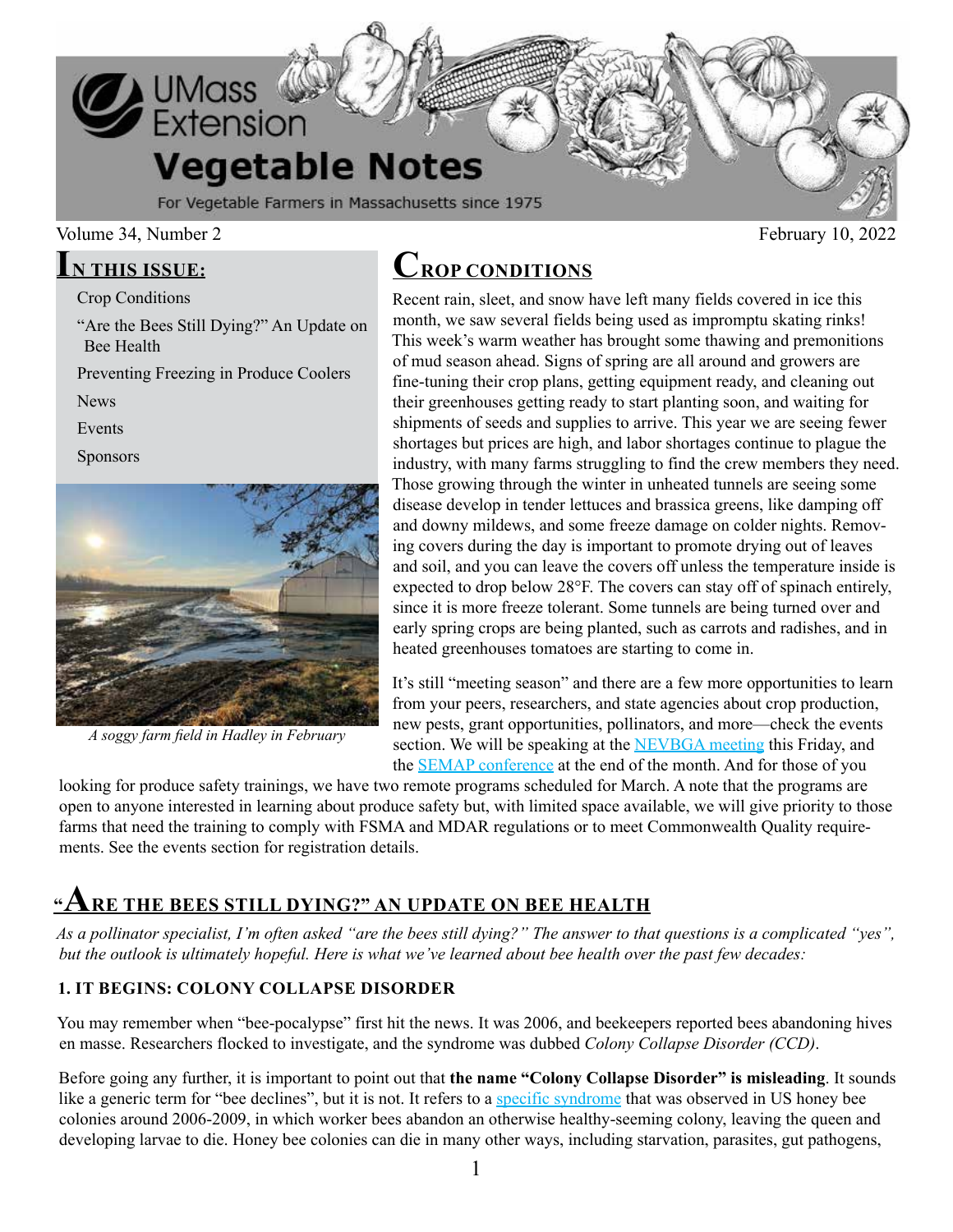# **CONTACT US:**

Contact the UMass Extension Vegetable Program with your farm-related questions, any time of the year. We always do our best to respond to all inquiries. **Office phone:** (413) 577-3976 *We are currently working remotely but checking these messages daily, so please leave us a message!* **Email:** [umassveg@umass.edu](mailto:umassveg%40umass.edu?subject=)

**Home Gardeners:** Please contact the UMass GreenInfo Help Line with home gardening and homesteading questions, at [greeninfo@umext.umass.edu](mailto:greeninfo@umext.umass.edu).

pesticide-poisoning, and queen failure. In general, these colonies die over the winter when they run out of food or are overwhelmed by pathogens; in spring the hives are filled with dead bees, frozen with their desperate tongues extended, or covered in parasite feces. CCD cases were notable because there were no dead bees in the hive; they had simply vanished.

Scientists conducted experiments and – even more importantly – began to track hive deaths for the first time using national surveys. **They never figured out what caused CCD, and beekeepers stopped seeing CCD-like symptoms after a few years.** Scientists could only add it to a [long list](https://www.researchgate.net/publication/235257051_Colony_Collapse_Disorder_Have_we_seen_this_before) of mysterious bee disappearances throughout history.

However, the **new surveys showed that honey bee deaths continued to remain high for reasons unrelated to CCD.**  Historically, beekeepers expected to lose 10-15% of their colonies each winter. In 2010 and subsequent years, beekeepers in many states [reported](https://beeinformed.org/citizen-science/loss-and-management-survey/) that they lost nearly 50% of their colonies on average. Few of those dead colonies exhibited CCDlike symptoms; most died from numerous commonplace causes like parasites or starvation. For some reason, colonies were just dying at higher rates than they had in the past. CCD turned out to be a small problem, but it had exposed a much bigger one.

# **2. A MUCH BIGGER PROBLEM**

Bee health is important because more than 70% of flowering plants require animal pollination, including over a third of [cultivated food](https://royalsocietypublishing.org/doi/10.1098/rspb.2006.3721) crops such as cucurbits, nightshades, fruits, and nuts. In the US, pollination services are valued at over \$20 billion per year, and demand for pollinator-dependent crops is [increasing rapidly](https://pubs.acs.org/doi/10.1021/es101468w). The Western Honey Bee (*Apis mellifera*) is native to Europe, the Middle East and Africa, and the vast majority of honey bee colonies are managed by beekeepers. When colonies die, beekeepers can replace them by dividing their remaining hives. **For this reason, it is not meaningful** 

**to talk about honey bee population** *declines***, because the number of honey bee colonies in the world depends on economics and management choices, not biology.** Instead, a more accurate measure of honey bee health is "percent yearly loss", or the portion of a beekeeper's hives that die each winter. High yearly losses make beekeeping more expensive and less tenable, driving up the cost of hive rentals for farmers, which in turn could make it harder to produce nutrient-rich fruits and nuts.

**As scientists continued to study bee health, they realized that honey bees hive losses were only half of the story.** There are over 20,000 other bee species around the world, whose populations were not tracked or wellunderstood. In North America, there are over 4,000 native bee species (more than 400 native to New England alone!) including longhorned bees, leafcutter bees, sweat bees, and blue orchard bees (see image on right). Most



*(A) Long-horned bee (Eucera hamata), (B) Leafcutter bee (Megachile sp.), (C) Sweat bee (Family: Halictidae), (D) Blue orchard bee (Osmia lignaria). Photos from A to D: J. Rathert, W. Shell., Missouri Dept. of Conservation, J. Rathert.*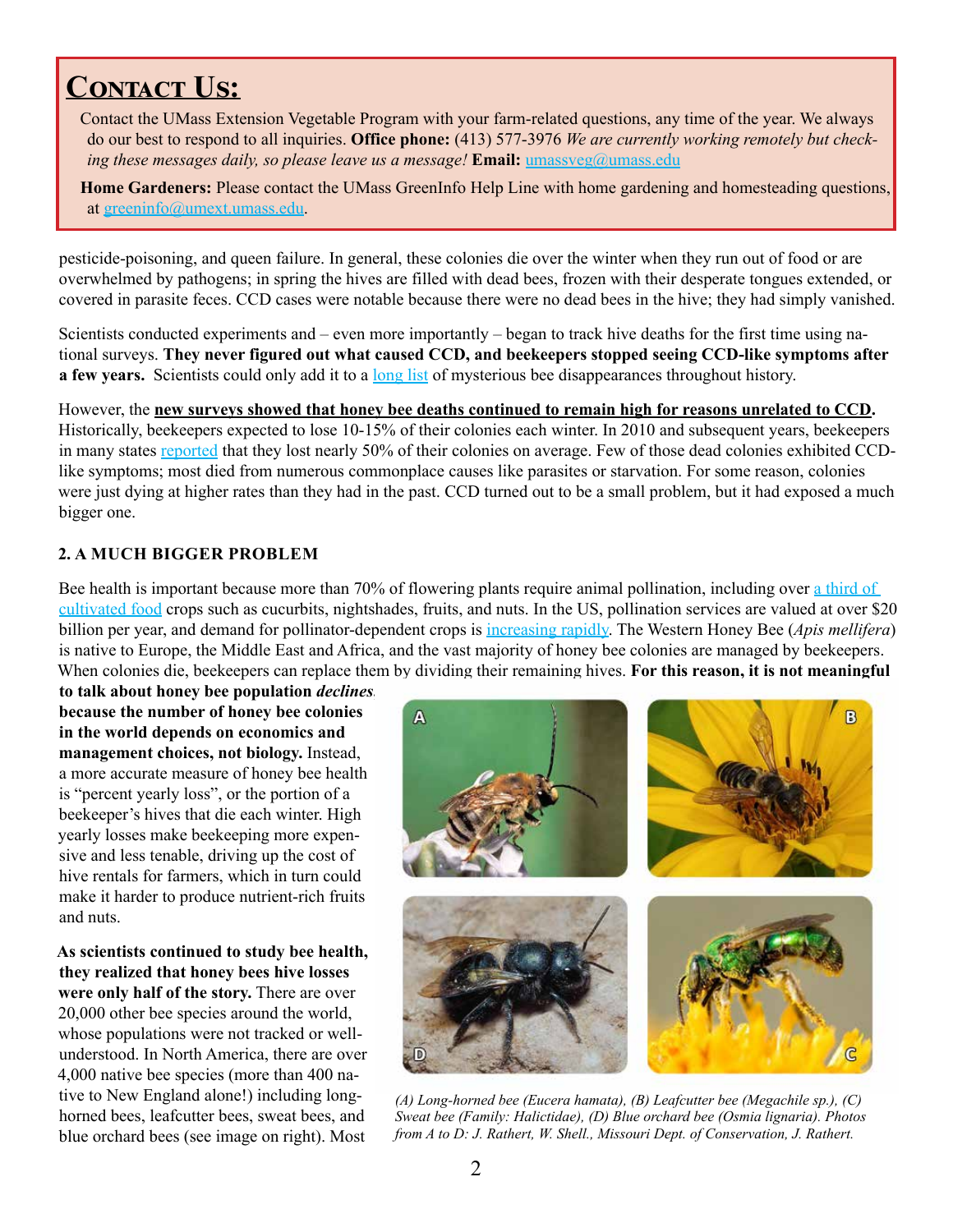of these native bees are wild – only a few are managed commercially, like the Common Eastern Bumble Bee. They feed on nectar and pollen, but do not produce honey. Most are solitary, and nest in the ground or in pithy stems. To complete their lifecycle, they require undisturbed habitat and nearby flowering resources. It is difficult to document native bee populations, but [studies](https://www.science.org/doi/10.1126/science.1255957) have found that the number of species has declined significantly over the past century, especially since the 1990s. A [recent Massachusetts](https://umaine.edu/mafes/wp-content/uploads/sites/98/2018/07/Bees-and-Their-Habitats-in-Four-New-England-States.pdf)  [study](https://umaine.edu/mafes/wp-content/uploads/sites/98/2018/07/Bees-and-Their-Habitats-in-Four-New-England-States.pdf) found that at least half of bumble bee species previously observed on cranberry flowers had become rare or locally extinct. (Note: since wild bees, unlike honey bees, are unmanaged, this is a case where it makes sense to discuss population *declines*.)

Native bees are also critical for crop pollination. Until the second half of the 20<sup>th</sup> century, farmers relied almost exclusively on resident wild bees for "free" pollination. It was only when field sizes increased and field edges (which had previously provided habitat) were converted into row crops that many farms could no longer support robust native bee populations, and farmers began to rent honey bee colonies. Today, the demand for pollination services is so high that commercial beekeepers make most of their income through pollination services, not honey.



*A bumble bee (Bombus sp.) pollinating an eggplant flower*

However, new research shows that native bees continue to provide critical pollination

services to crops. A recent [national study](https://royalsocietypublishing.org/doi/10.1098/rspb.2020.0922) found that native bees comprise a significant portion of crop flower visits and provide the majority of pollination services for certain crops, like pumpkins. Many native bee species are actually [more](https://pubs.acs.org/doi/10.1021/es101468w)  [efficient pollinators](https://pubs.acs.org/doi/10.1021/es101468w) than honey bees, especially for crops that are native to the Americas like tomato, cranberry, blueberry, and pumpkin. Farms with small field sizes and unmanaged areas can often be fully pollinated by resident native bees.

## **3. WHY ARE NATIVE BEES IN DECLINE, AND HONEY BEE HIVES DYING?**

**After years of research, scientists have identified a slew of interacting factors that trace back decades.** The big three are habitat loss, novel pathogens, and pesticide exposure. But other factors include climate change, invasive species, and bee management practices. Here is a summary of how these factors affect native bees and honey bees:

#### **Habitat Loss**

- Habitat loss that is, reduced abundance and diversity of floral resources and destruction of undisturbed nesting locations – is **consistently identified as the [most important driver](https://www.science.org/doi/10.1126/science.1255957) of native bee declines**. Reduced floral diversity results in poor nutrition for native bees and exacerbates the impacts of disease and pesticide poisoning.
- This problem is nearly a century in the making. Beginning after World War II, many farmers began to use synthetic fertilizers in place of flowering cover crops like alfalfa and clover. They also began to use more effective herbicides, leading to fewer flowering weeds within and around crop fields. In the 1970s, changes to agricultural policy encouraged farmers to "get big or get out". Farmers were incentivized to grow field crops like corn and plant "fencerow to fencerow" instead of growing diverse crops, preserving fallow fields, or leaving hedgerows and marginal areas undisturbed. The expansion of cities and suburbs also destroyed or fragmented bee habitat.
- By the early 2000s, there was less nesting habitat and fewer floral resources for bees, especially in agricultural areas. One [recent study](https://www.pnas.org/content/113/1/140) used land-use data to model wild bee abundance accross the US, and predicted population declines accross 23% of US land area between 2008 and 2013, due to the conversion of natural habitat to row crops.
- Agricultural intensification has not been as dramatic in New England, where farms have remained smaller and more diverse. But bee habitat has [still been lost](https://umaine.edu/mafes/wp-content/uploads/sites/98/2018/07/Bees-and-Their-Habitats-in-Four-New-England-States.pdf) due to development, roadside mowing, close-cropped lawns, re-forestation and invasive species.

#### **Pathogens**

New pathogens are a problem for all bees, but are especially important for understanding honey bee losses. Like humans, bees can become infected with bacteria, viruses, and parasites. This is a perennial challenge (there are reports of honey bee disease from the 19<sup>th</sup> century), but in the late 1980s, a new honey bee parasite arrived in the United States that was particularly damaging and continues to devastate the beekeeping industry: the *Varroa* mite.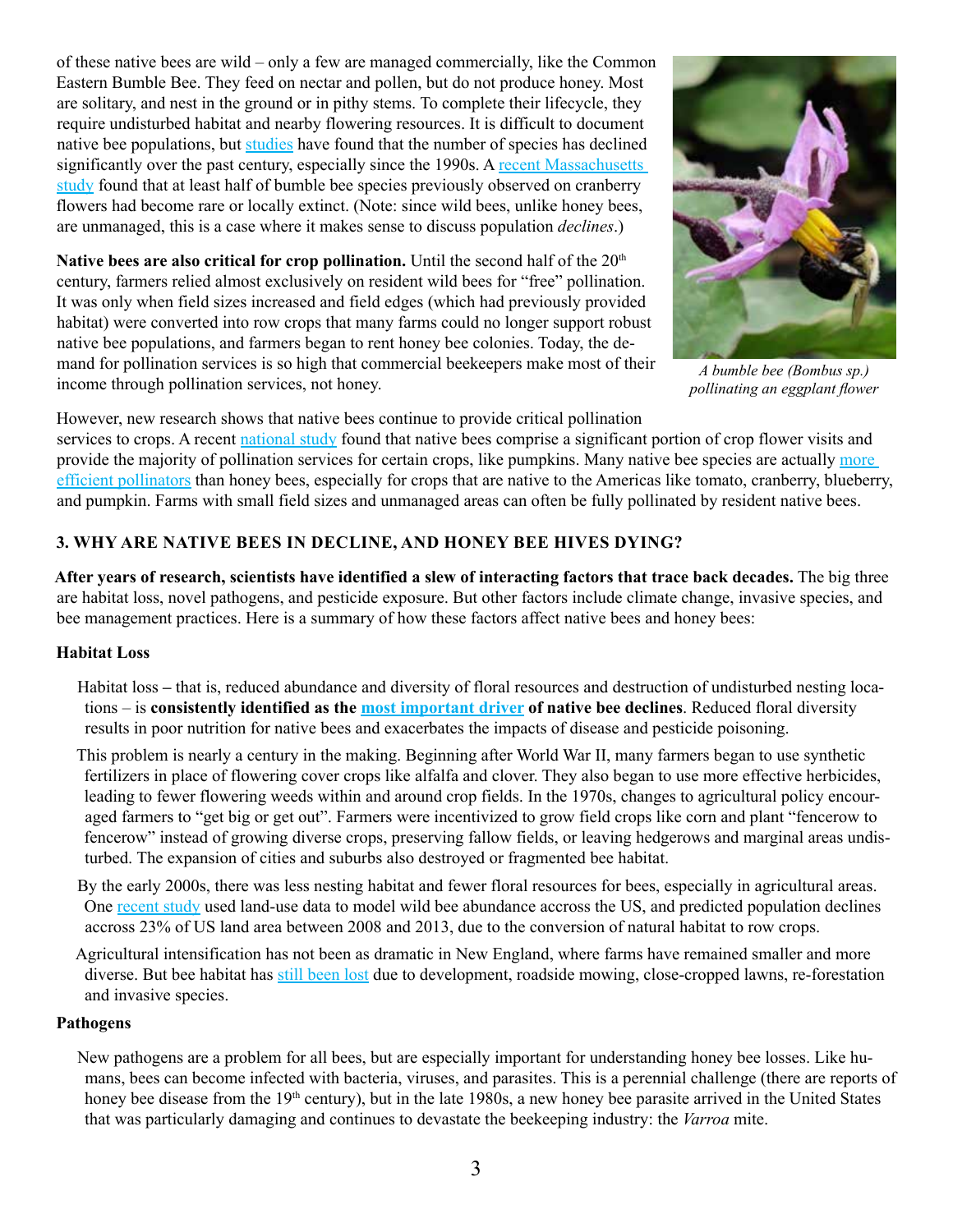**It is hard to overstate** *Varroa's* **impact on honey bee health.** Mites feed on honey bees' organs, weakening their immune system and reducing their ability to detoxify pollutants (like pesticides). They also transmit over a dozen damaging viruses and will kill a colony within a year or two if left untreated. They are found on every continent except Australia, and it is assumed that every hive within their range is infected. In the 1990s, Tau-Fluvalinate was an effective pesticide for controlling *Varroa*; however, by the early aughts, mites had become resistant, and beekeepers had nowhere to turn. Today, to keep their hives alive, most beekeepers apply a range of marginally effective chemicals that also negatively affect their bees. Experts are working to breed *Varroa*-resistant bees, discover better management practices, and develop more effective acaracides, but the work is slow.

Luckily, *Varroa* do not parasitize other bee species. However, wild bees also face their own pathogens, like the gut parasites *Nosema* and *Crithidia*. While they are not as devastating as *Varroa* mites, they do weaken bees and reduce their ability to withstand other health challenges like poor nutrition.

#### **Pesticides**

Agrochemicals – especially insecticides – are important for controlling crop pests and producing enough food for people, but also harm bees. Balancing pest-control needs with non-target impacts is a perennial challenge for farmers. However, the issue became super-charged a few decades ago, around a new class of pesticides called neonicotinoids.

Neonicotinoids were developed in the 1980s and began to be used broadly in the early 1990s. Today, they are the most widely used class of insecticide in the world, and imidacloprid is the most commonly used agrochemical after glyphosate. Neonicotinoids are systemic neurotoxins, which are taken up into plant tissue as the seed germinates and grows. They are often applied as seed treatments for crops like corn, soybean, canola and cucurbits, and are popular for many reasons: they are less toxic to vertebrates than other insecticides (so are much safer for farmers), they can be used at very low doses, and they don't have to be sprayed, so are less likely to drift onto non-target plants.

However, they are also highly [toxic to bees,](https://rss.onlinelibrary.wiley.com/doi/full/10.1111/j.1740-9713.2013.00658.x) causing direct mortality and sublethal effects. Bees encounter neonicotinoids in nectar and pollen, as well as runoff in nearby soil and water, and in the "dust" that flakes off treated seeds during planting (seed coatings have improved since the 1990s but are still not perfect). In honey bees and bumble bees, neonicotinoids have been shown to impair navigation, learning, and memory, and to curtail colony growth. It is hard to study their impact on solitary wild bees, but effects are expected to be similar or worse, given the bees' smaller body size.

One reason that neonicotinoids cause particular harm for bees is that they are used at such an astounding scale in parts of the US: in 2011, for instance, [more than 80%](https://link.springer.com/article/10.1007/s11356-017-9240-x) of corn seeds planted in the United States were treated with neonicotinoids. Some of these seed treatments help to control pests like seedcorn maggot. But sometimes treated seeds are used prophylactically when there is little benefit for that particular crop or location. For instance, a [recent meta-analy](https://www.nature.com/articles/s41598-019-47442-8)[sis](https://www.nature.com/articles/s41598-019-47442-8) found that neonicotinoid seed treatments had negligible effects on soybean yield in the Midwest.

It is also important to note that neonicotinoids are not the only pesticides that harm pollinators. For example, fipronil, an insecticide widely used by homeowners to control ants and termites, is highly toxic to bees, as are other vegetable pesticides like pyrethroids (e.g. Warrior) and carbamates (e.g. Lannate). In addition, some fungicides, such as chlorothalonil (e.g. Bravo), have recently been [correlated with](https://www.sciencedirect.com/science/article/pii/S0269749121001445) an increased risk of gut disease in honey bees.

#### **Climate change**

Climate change is [expected to negatively impact](https://www.science.org/doi/10.1126/science.1255957) native bees. It could lead to phenological mismatches between bee and plant lifecycles and result in range shifts which are not consistent between pollinators and their associated plants. Further, extreme weather events could destroy bee nests or interfere with foraging.

#### **Other factors**

There are several other factors impact bee health. For honey bees, this includes poor genetic diversity in the US, as well as migratory beekeeping practices that stressbees and circulate disease. For native bees, it includes invasive plants, which crowd out native plants and interrupt local plant-pollinator relationships, as well as honey bees themselves, which may compete with native bees for resources and spread disease.

Finally, it is important to note that these stressors compound one another. For example, bees that are parasitized with *Varroa* are more susceptible to poisoning by pesticides. Exposure to neonicotinoids leaves honey bees more susceptible to the gut pathogen *Nosema*. And bees' ability to survive infection is reduced by nutritional stress*.*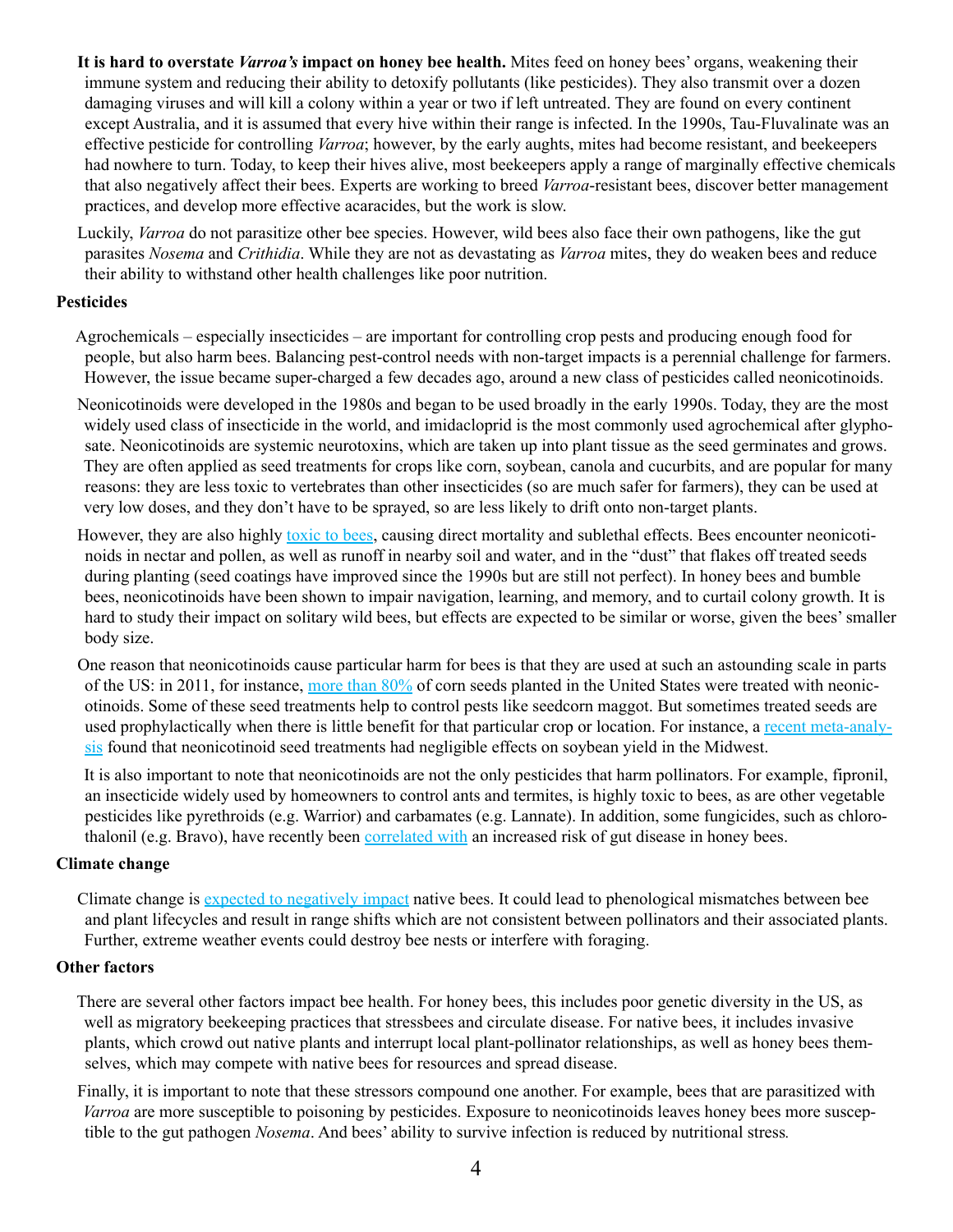#### **4. WHAT CAN WE DO?**

#### **Bees are declining for complex reasons, but it turns out that helping bees is relatively straightforward: it's all about improving habitat.**

There are two main ways that farmers can help bees:

#### **(1) Increase foraging resources and nesting habitat (and/or protect habitat that already exists).** In other words,

plant bee-friendly flowers and leave marginal areas undisturbed. This can be accomplished in several ways. Farmers can provide flowering resources by planting flowering cover crops like buckwheat and phacelia or intercropping with low-growing flowering plants like clover. They can add flowering resources *and* create nesting habitat by planting perennial flower strips on field margins or establishing undisturbed meadows (see Figure 2). There are some excellent resources on these topics through the [Integrated Crop Pol](https://www.youtube.com/channel/UCN0Z_G59MEi7IW4e1IfvkgA/videos)[lination Project,](https://www.youtube.com/channel/UCN0Z_G59MEi7IW4e1IfvkgA/videos) and the [Xerces Society.](https://www.xerces.org/publications/guidelines/farming-for-bees) Farmers can also receive funding to establish bee habitat through the [USDA Conservation Reserve Pro](https://www.fsa.usda.gov/Assets/USDA-FSA-Public/usdafiles/FactSheets/archived-fact-sheets/pollinator_habitat_initiative_jul2015.pdf)[gram.](https://www.fsa.usda.gov/Assets/USDA-FSA-Public/usdafiles/FactSheets/archived-fact-sheets/pollinator_habitat_initiative_jul2015.pdf)

**In general, New England farms are smaller and more diverse than farms in other parts of the US and Massachusetts farmers are already supporting bees.** We recently surveyed >100



*Pollinator habitat on a field margin. Photo: D. Schweitzer*

MA commercial growers and found that most surveyed farms (both conventional and organic) contain some type of pollinator habitat, including flowering cover crops (80%), perennial meadows (75%), hedgerows (66%) and flowering strips (52%).

Agriculture is the most prevalent land-use in the United States and establishing pollinator habitat on farmland is one of the most effective ways to boost native bee populations. Not only does pollinator habitat benefit bees, but [studies](https://www.science.org/doi/10.1126/science.1255957)  [show](https://www.science.org/doi/10.1126/science.1255957) that it improves pollination services to nearby crop areas and can replace the need to rent honey bees.

Another way to increase pollinator habitat at scale is to plant bee habitat on public land. In Massachusetts, there is currently [an effort by the Department of Transportation](https://www.mass.gov/info-details/sustainable-landscaping-at-state-facilities#pollinator-habitats-) to establish bee habitat on publicly owned land, like roadsides and around municipal buildings.

**(2) Practice bee-friendly pesticide use.** This means using integrated pest management principles whenever possible: use actual pest levels (through observation or scouting reports) to determine when and what to spray and rotate active ingredients. It also means avoiding spraying bee-attractive crops during bloom, and choosing pesticides that are less toxic to bees. You can read more about bee-friendly pesticide practices [here](https://ag.umass.edu/resources/pollinators/managing-landscapes-for-pollinators/pollinator-friendly-pest-management).

# **FURTHER READING:**

#### **Review articles about bee losses/declines:**

- •[The Plight of the Bees](https://pubs.acs.org/doi/10.1021/es101468w), by Marla Spivak
- •[Bee declines driven by combined stress from](https://www.science.org/doi/10.1126/science.1255957)  [parasites, pesticides, and lack of flowers](https://www.science.org/doi/10.1126/science.1255957) by Dave Goulson et al.

#### **Resources for establishing pollinator habitat:**

- •[The Pollinator Partnership](https://www.pollinator.org/bff/bff-us)
- •[The Integrated Crop Pollination Project](https://www.youtube.com/channel/UCN0Z_G59MEi7IW4e1IfvkgA/videos)
- •[The Xerces Society](https://www.xerces.org/publications/guidelines/farming-for-bees)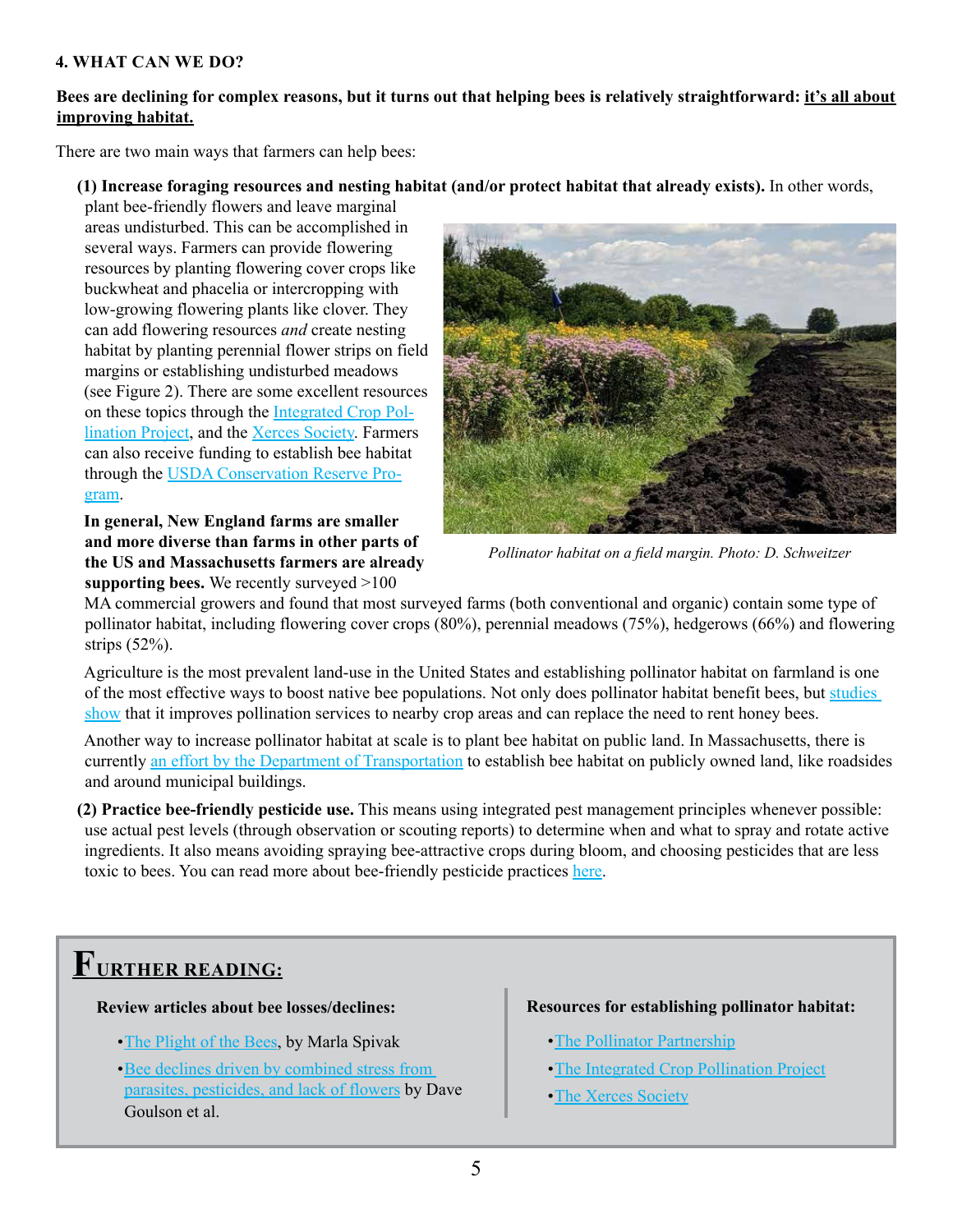# **BEE HEALTH TAKE-AWAYS:**

- **• The term Colony Collapse Disorder (CCD) is misleading.** It does not refer to general bee declines. It refers to a specific syndrome that affected US honey bee colonies from about 2006-2009.
- However, CCD was important because it turned researchers' attention to bee health at a moment when several decades-long trends were hurting both managed and unmanaged bees. **Today, yearly honey bee losses are still elevated, and we are only just beginning to understand the scope of native bee declines.**
- In the past, native bees provided all pollination services on farms; only after farm sizes increased in the mid-20th century were honey bees used for large-scale pollination.
- We are learning that **native bees still provide significant pollination services to crop**s and their numbers can be boosted by establishing nearby habitat.
- The biggest drivers of bee stress are **habitat loss** (especially loss of food and nest sites for native bees), **pathogens** (especially *Varroa* mites for honey bees) and **pesticide exposure**, as well as **climate change**, **invasive species**, and **beekeeping practices**.
- The best way to support bees is to **increase pollinator habitat** (flowering resources and undisturbed areas) on farms, and to use **pollinator-friendly pest management practices**.
- Massachusetts farmers are already supporting bees! **More than 80% of recently surveyed MA commercial growers maintain some form of pollinator habitat on their land.**

*--by Hannah Whitehead, UMass Vegetable Program*

# **PREVENTING FREEZING IN PRODUCE COOLERS**

*--Written by Chris Callahan, University of Vermont Extension Ag Engineering. Originally published on the UVM Ag Engineering Blog on January 25, 2022.* <https://go.uvm.edu/frozencoolers>

Occasionally, during longer cold snaps, we receive a lot of questions about storage crops freezing in coolers. This post summarizes some ideas for preventing freezing.

#### **Summary**

- **Seal up the cooler box** stop drafts by sealing the [cooler walls](http://go.uvm.edu/coolerwalls) and doors.
- **• Keep produce off the floor and away from the walls**  break conduction paths and promote air flow.
- **• Circulate air**  add a [small fan to mix](http://go.uvm.edu/warmrooms) the air in the cooler and level out cold and warm areas.
- **Monitor and alarm** Add a <u>remote monitoring system</u> to notify you before there is a problem.
- **Add heat if you need to** a [safe space heater](http://go.uvm.edu/warmrooms) on a [thermostat i](https://blog.uvm.edu/cwcallah/2016/05/03/thermostats-for-agriculture/)s cheap insurance.

#### **Seal up the Cooler Box**

The main culprit in freezing is most likely infiltration of cold, outside air into the cooler. If you're seeing freezing in one area, there is likely an air leak somewhere nearby. Although freezing generally happens down low, growers have experienced top layers of top bins freezing while lower levels have not. Infiltration can be very localized. This can be through cracks between panels or in the [wall construction](http://go.uvm.edu/coolerwalls) of self-built coolers. Another possible source of air leakage is where refrigerant lines or condensate pan drains pass through the wall or at openings for CoolBots™. Outlets and lighting fixtures may be another source of air leakage. Doors are often a place where seals wear and need regular maintenance.

Give your cooler a once over, looking (and feeling) for drafts. An infrared thermometer is also handy in tracking down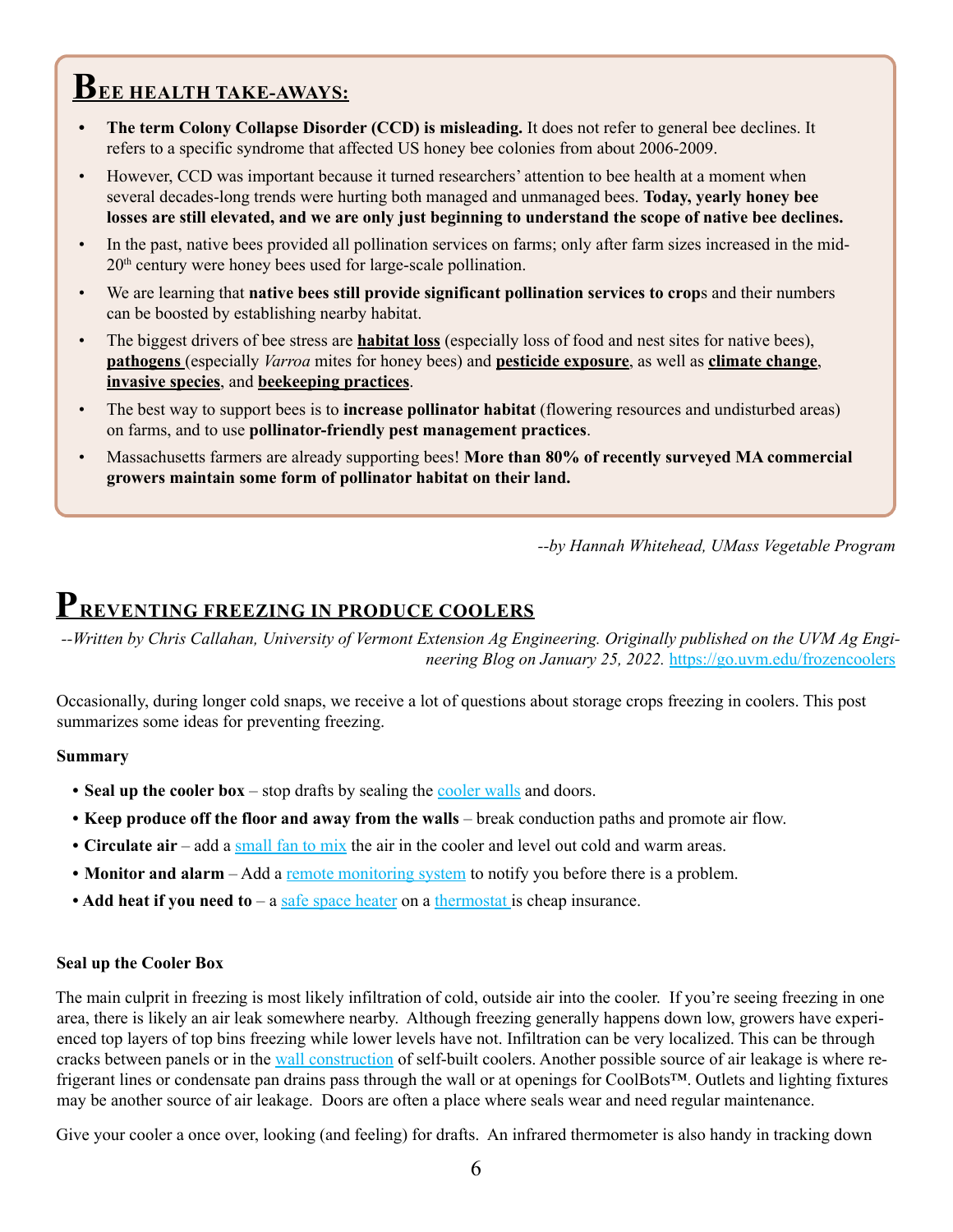where cold air may be getting into the cooler. The other trick than can be helpful is go in the cooler with the lights off and look for daylight. Seal any openings up with spray foam or caulk for now and come back to it with a longerterm fix in milder weather to make it cleanable and more durable.

#### **Keep Produce Off the Floor and Away from Walls**

This is a good practice for a number of reasons including food safety, [rodent deterrence,](http://go.uvm.edu/rats) avoiding condensation, etc. But, another big reason is to prevent conduction directly from cold surfaces such as the floor and walls to bins of produce. It also helps ensure there is air flow around all the bins to help equalize temperature in the room preventing cold spots. If you have bins right on the floor, consider stacking on a pallet just to provide some space underneath. Try to keep everything 4-6" away from walls and up off the floor.

#### **Circulate Air**

We highlight the use of small fans to mix the air in warm rooms in our [post on that topic.](http://go.uvm.edu/warmrooms) The same principle applies here.

#### **Monitor and Alarm**

It can be very helpful to have a monitoring and alarm [system](http://go.uvm.edu/monitoring) that's measuring temperature in your cooler and notifying you if it gets below (or above) a critical level.*.*

## **Add Some Heat**

Adding heat is usually the first thing we all think of, but start with the others above since they're relatively easy and inexpensive and probably need to be addressed anyway. But, if you've done that and still need some heat to prevent freezing take a look at our blog post on [warm rooms](https://go.uvm.edu/warmrooms), which provides some ideas for thermostat controlled heaters. The main issue with space heaters is that they aren't designed for low-temp use or freeze protection. So we need to control them with a thermostat that allows a lower temperature set point. We also have an online [heat load calculator](https://go.uvm.edu/heatcoolload) to size your heater. [Thermostats](http://go.uvm.edu/thermostats) with pre-wired plugs are available and make this job easier.

**Stubborn Coolers** – Still have problems? There may be more to it than the "easy" fixes above. Bank barn walls, slab insulation, and other site specific construction details can lead to issues with heat loss through the perimeter. Get in touch with us if you have a particularly problematic cooler situation and we can troubleshoot it together.



*Worn out door seals can be a place for major air leakage. Be sure to inspect and replaced door sweeps and weather striping when necessary.*



*Keeping product off the floor and away from walls reduces the chance of freezing.*



*The new CoolBot Pro Controllers can be monitored remotely and send you an alarm notification if out of range.*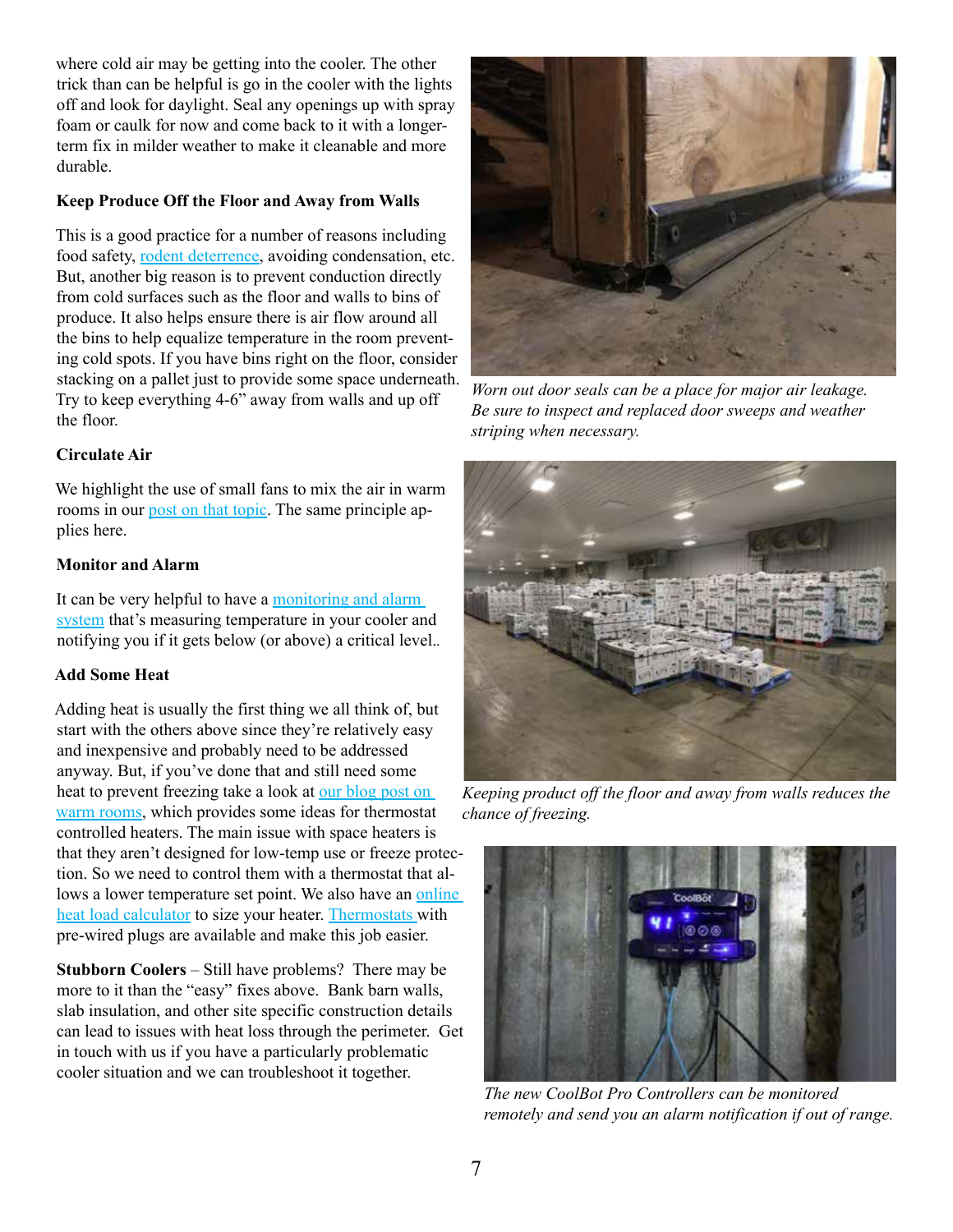# **NEWS**

## **Report on defining "local food" written by UMass Extension Educator Lisa McKeag**

 The Veg Team's Lisa McKeag finished a degree in Food and Agriculture Law and Policy at the Vermont Law School in 2020. This recent report features part of her master's work on defining local food! The paper describes some of the challenges of using such a broadly defined term and includes a 50-state scan of the term's use in state laws.

#### [DEFINING LOCAL FOOD: AN ANALYSIS OF STATE APPROACHES AND CHALLENGES](https://www.vermontlaw.edu/academics/centers-and-programs/center-for-agriculture-and-food-systems/reports/defining-local-food)

### **Reminder: Chlorpyrifos Agricultural Tolerances Expire February 28, 2022**

On August 18, 2021, the EPA announced that it will revoke all tolerances for chlorpyrifos, which establish the amount of a pesticide that is allowed on food. This revocation will go into effect on February 28, 2022. This means that after that date, chlorpyrifos cannot be used on agricultural products; any product treated with chlorpyrifos will be considered adulterated and cannot be sold. Existing stocks of chlorpyrifos products cannot be used. This decision was made after the EPA determined that the current aggregate exposures from use of chlopyrifos do not meet the legally required safety standard that there is a reasonable certainty that no harm will result from such exposures. Chlorpyrifos products that were previously labeled for use in vegetable crops include Bolton, Cobalt, Hatchet, Lorsban, Match-Up, Nufos, Stallion, Vulcan, Warhawk, Whirlwind, and Yuma.

#### **2022 Census of Agriculture is coming soon!**

The Ag Census is conducted by the National Agricultural Statistics Service (NASS) every 5 years. It is the only source of comprehensive agricultural data for every state and county in the nation. The data are widely used to inform decisions that benefit the agricultural community and the nation – from decisions guiding essential food delivery systems, succession planning, and new and beginning farmer programs, to decisions affecting agricultural practices, land stewardship, sustainability, and more. **The 2022 Census of Agriculture will be mailed out to all known U.S. producers next fall.** In accordance with federal law, NASS keeps all responses confidential and uses them for statistical purposes only.

If you are a producer who does not currently receive NASS surveys or censuses, visit [www.nass.usda.gov/AgCensus](http://www.nass.usda.gov/AgCensus) and click on the green **"Sign Up to Be Counted in the 2022 Census"** button at the top of the page.

#### **The USDA is also conducting 2 efforts to improve the census process:**

• The USDA will **test the 2022 Census of Agriculture online questionnaire in new Respondent Portal.** Starting in January, approximately 15,000 agricultural producers across the nation and the various segments of U.S. agriculture will receive an invitation to assist in the online 2022 Census of Agriculture Content Test, which will run through spring, [Click here to see the full news release from the USDA.](https://www.nass.usda.gov/Newsroom/2021/12-16-2021.php)

## **Survey: Reduced Tillage Equipment**

As part of the [Massachusetts Coordinated Soil Health Program,](https://farmland.org/ma-soil-health-program/) the American Farmland Trust has put together a very short survey to collect information on what reduced tillage equipment is in the fleets of MA producers, what equipment is working better or worse than expected, and what kinds of equipment you would like to learn more about and even try out on your farms.

#### [Click here to take this survey.](https://www.surveymonkey.com/r/SoilHealthEquipment)

For more information about the MA Coordinated Soil Health Program, visit [https://farmland.org/ma-soil-health-pro](https://farmland.org/ma-soil-health-program/)[gram/,](https://farmland.org/ma-soil-health-program/) where you can also fill out a [more detailed survey on soil health practices and implementation needs](https://farmland.org/ma-soil-health-program/).

#### **New, Free Resource: The MA Food Processors Resource Guide**

The MA Department of Agricultural Resources and UMass Extension Food Safety Program is pleased to present the MA Food Processors Resource Guide, a new resource for supporting new and growing value-added agricultural and entrepreneurial food businesses. The Guide includes regulatory information specific to MA but much of the information will also be relevant in other states. Chapters include Getting Started; Performing Market Research; Scaling Up;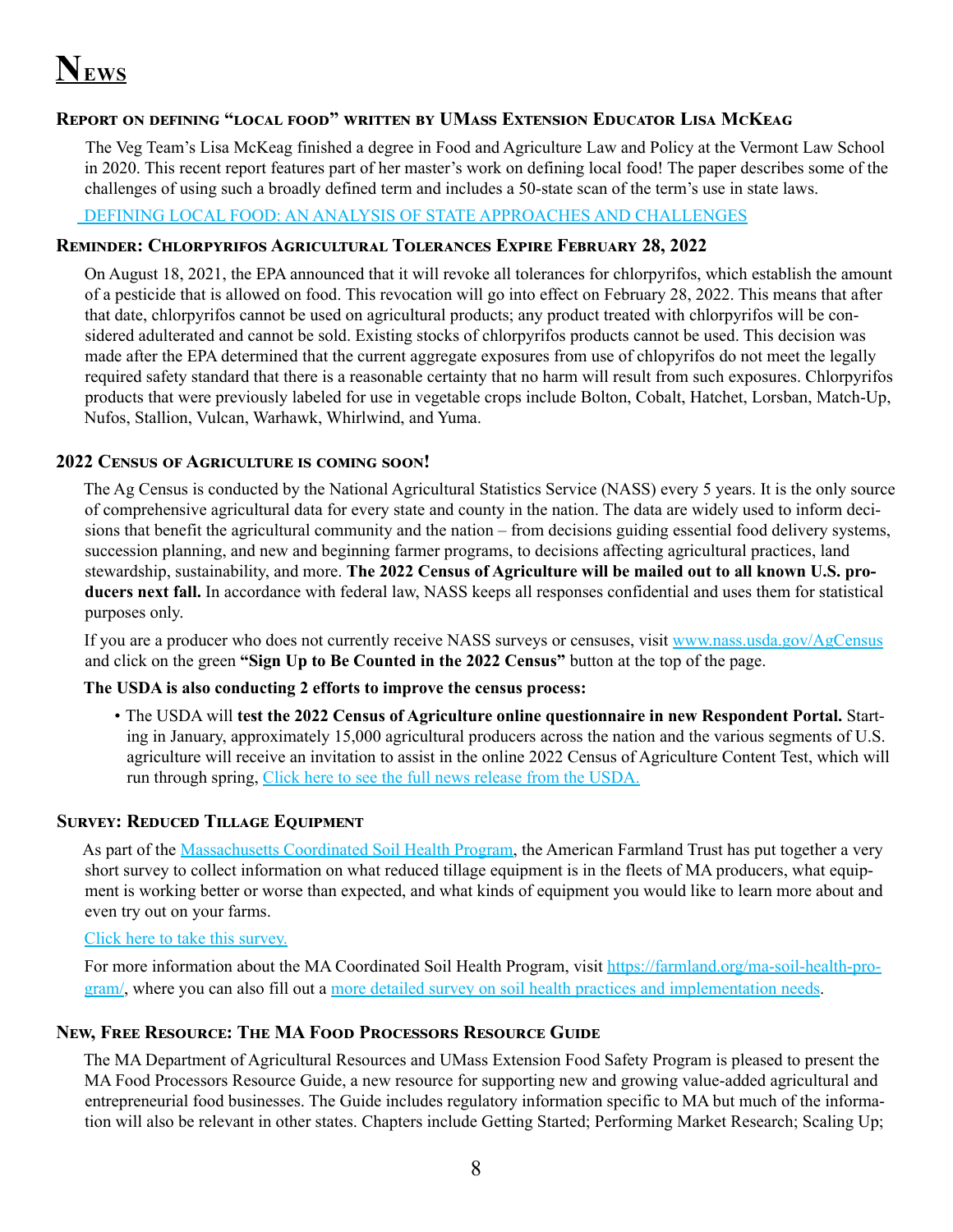Calculating Costs & Setting a Price; Food Safety Basics; Labeling, Regulations & Design; Business Planning, Registering a Business & Insurance; Marketing, Promotions & Social Media; Sales, Brokers, Distributors & Trade Shows; Resources; and Resources for Women, BIPOC & LGBTQ+ Entrepreneurs.

[Click here to access the free, online MA Food Processors Resource Guide.](https://www.mass.gov/forms/the-massachusetts-food-processors-resource-guide)

*This resource was supported by the Specialty Crop Block Grant Program at the U.S. Department of Agriculture through grant AM170100XXXXG054. Its contents are solely the responsibility of the authors and do not represent the official views of the USDA.*

## **Additional Spotted Lanternfly Population Detected in Worcester Co., MA**

The Massachusetts Department of Agricultural Resources (MDAR) announced that a small stand of trees was found to be infested in Shrewsbury, MA (Worcester County) with the invasive spotted lanternfly (*Lycorma delicatula*; SLF)

earlier in January by MDAR surveyors. This is the second detection of a population of this insect in Massachusetts, following confirmation of SLF in the city of Fitchburg, MA in 2021. For a map of these locations, visit: [https://massnrc.org/pests/](https://umass.us2.list-manage.com/track/click?u=44869c320d4a0efb32838fcf5&id=b84e73bb12&e=2cef79c3f4) [linkeddocuments/SLF\\_Detections\\_Map.jpg](https://umass.us2.list-manage.com/track/click?u=44869c320d4a0efb32838fcf5&id=b84e73bb12&e=2cef79c3f4)

#### **What to do Now?**

Remain vigilant and report any suspected spotted lanternfly in Massachusetts to: [https://massnrc.org/pests/slfreport.aspx](https://umass.us2.list-manage.com/track/click?u=44869c320d4a0efb32838fcf5&id=6f3af481bb&e=2cef79c3f4)



*Spotted lanternfly egg masses*

Now is the time to search for spotted lanternfly egg masses ([see photos here](https://massnrc.org/pests/linkeddocuments/SLFChecklistForResidents.pdf)), which are the overwintering life stage of this insect. Egg masses can be found on almost any flat surface - not only host plants - but also outdoor furniture, fencing, stone, recreational vehicles, and a multitude of other items.

For more information, see the [UMass](https://umass.us2.list-manage.com/track/click?u=44869c320d4a0efb32838fcf5&id=86d0efb78f&e=2cef79c3f4) Extension [Spotted Lanternfly Factsheet.](https://umass.us2.list-manage.com/track/click?u=44869c320d4a0efb32838fcf5&id=7ea9407035&e=2cef79c3f4)

#### **SNAP Processing Equipment Now Available for Farmers and Farmers Markets**

Application period for winter vendors is open until February 18.

Free mobile SNAP processing equipment from Novo Dia Group is available to direct-marketing farms and farmers markets through the Department of Transitional Assistance (DTA), in collaboration with MDAR, and with financial support from the USDA. Eligibility is limited to SNAP-authorized farms and markets that do not currently have working equipment received through previous federal grants. Equipment will not process credit/debit.

There will be two application rounds in 2022.

Winter: Limited to farms or farmers markets that sell during January, February or March. The application period is open now through February 18.

Spring/summer: Open to all eligible farms or farmers markets. If you are not open for the winter season, [sign up here](https://massgov.formstack.com/forms/snap_equipment_grant_interest_form_spring_summer_2022)  [for a reminder to be notified when the spring/summer application period opens.](https://massgov.formstack.com/forms/snap_equipment_grant_interest_form_spring_summer_2022) The application period will open April 20 and will close September 23, or earlier if funds run out.

For complete program details and a link to the application, visit [here](https://www.mass.gov/service-details/massachusetts-ebtsnap-equipment-grant-program).

#### **State Restriction of Pesticide Massachusetts Farm Energy Grants: Upcoming Grants & Application Deadlines**

Rural Energy for America Program (REAP)

The next REAP deadline for renewable energy and energy efficiency grants and loan guarantees is **March 31, 2022.**  For more information on this program and how to apply, [click here.](https://www.rd.usda.gov/programs-services/energy-programs/rural-energy-america-program-renewable-energy-systems-energy-efficiency-improvement-guaranteed-loans) There will be an informational webinar about REAP on February 16, from 10-11:30am. [Click here to register for the webinar.](https://us02web.zoom.us/webinar/register/WN_Fc-9sv6aQ_WqlNOqn6DTog)

**MDAR Climate Smart Agriculture Program (CSAP):** The next round of CSAP will open soon, sometime in spring 2022.

**Questions about either program, or need help with your application?** Contact the Megan Denardo at the MA Farm Energy Program at [megan.denardo@cetonline.org](mailto:megan.denardo@cetonline.org) or 413-727-3090.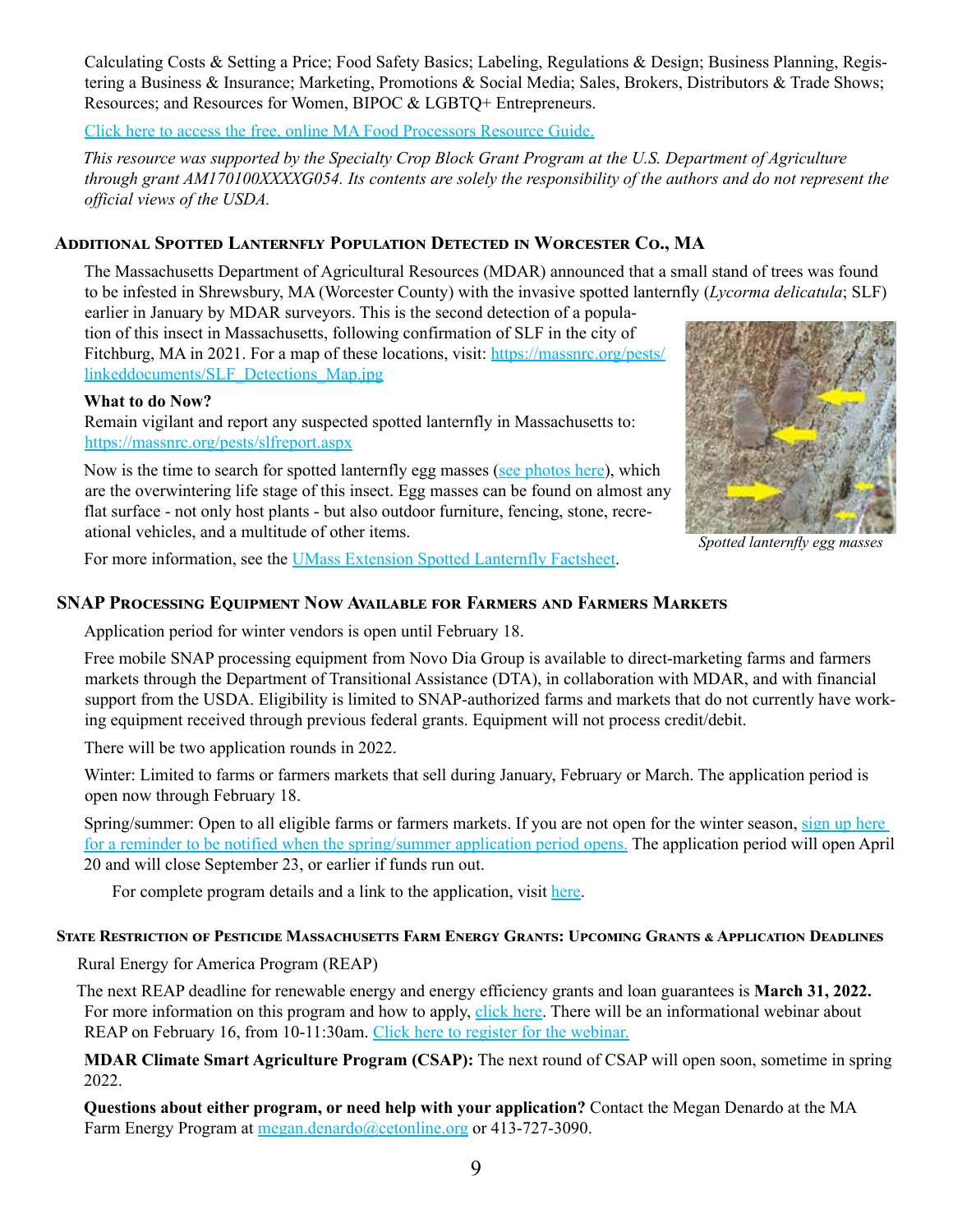#### **Products Containing Neonicotinoids**

The Massachusetts Pesticide Board Subcommittee ("Subcommittee") is the entity that registers pesticide products in Massachusetts. During a recent Subcommittee meeting, the Subcommittee determined that current uses of neonicotinoid pesticides used in outdoor non-structural uses or outdoor non-agricultural uses may pose unreasonable adverse effects to the environment as well as pollinators, when considering the economic, social, and environmental costs and benefits of their use in the Commonwealth. Therefore, the Subcommittee voted to modify the registration classification of pesticide products containing neonicotinoids that have outdoor non-structural uses or outdoor non-agricultural uses on the label **from general use to state restricted use**. These uses include, but are not limited to, uses on lawn and turf, trees and shrubs, ornamentals, and homeowner vegetable and flower gardens. **The reclassification shall be effective on July 1, 2022.**

This reclassification is going to affect a large number of products and it is important that pesticide applicators begin planning for the upcoming changes. Anyone using a product that is classified as State Restricted Use must have a Commercial/Private Certification or have a Commercial Applicator ("Core") License and be working under the Direct Supervision of someone with a Commercial/Private Certification License. The Department is providing this notice now so that companies can plan for the 2022 season.

We encourage you to visit [this Frequently Asked Questions document](https://www.mass.gov/doc/neonicotinoid-faq/download) for more information on this change, including which active ingredients are classified as neonicotinoids, what types of products will become restricted, and what to do with leftover product that has become restricted if you do not hold the proper license to apply the product.

#### **Lotta Agricultural Fund: 10-year, Interest-Free Agricultural Enterprise Loans for UMass**

#### **Amherst Graduates**

The Lotta Agricultural Fund was established by Charlotte "Lotta" Crabtree, who was a wealthy actress in the United States in the 1800s. The Fund was established to make interest-free loans to the MA Agricultural College, which has since grown to become the University of Massachusetts Amherst. The fund provide interest-free loans to UMass Amherst Graduates, to support their agricultural food production enterprises. Loans can be made to any graduate of UMass Amherst, but preference is given to graduates of the Stockbridge School of Agriculture.

For more information, including information about how to apply, see [https://stockbridge.cns.umass.edu/](https://stockbridge.cns.umass.edu/lotta-agricultural-fund) [lotta-agricultural-fund](https://stockbridge.cns.umass.edu/lotta-agricultural-fund) or contact Dr. Frank Mangan at [fmangan@umass.edu](mailto:fmangan@umass.edu).

# **EVENTS**

#### **Upcoming NEVBGA Grower Meetings**

The New England Vegetable & Berry Growers' Association (NEVBGA) is the oldest vegetable growers' association in the United States. Through educational programs, industry promotion and advocacy, and networking opportunities, and the funding of Extension research, the NEVBGA supports and promotes the vegetable and berry industry in New England. The NEVBGA and New England state Cooperative Extensions have a long history of presenting educational programs together, including the New England Fruit & Vegetable Conference.

Non-members are welcome to attend NEVBGA grower meetings and are invited to [join the Association](https://nevbga.com/member_application/) as members.

#### **NEVBGA & Cooperative Extension 604th Growers' Meeting -** *NEW DATE!!*

Topics: New insect pests, sweet corn nutrient management, strawberry soil-borne diseases, produce safety and risk management. Includes a talk by vegetable extension educator Lisa McKeag on the new proposed FSMA rule for agricultural water.

**When:** Friday, February 11, 2022, 9am-1pm

**Where:** Virtual (zoom)

 **Registration:** View agenda and register [here.](https://ag.umass.edu/vegetable/events/nevbga-cooperative-extension-604th-growers-meeting)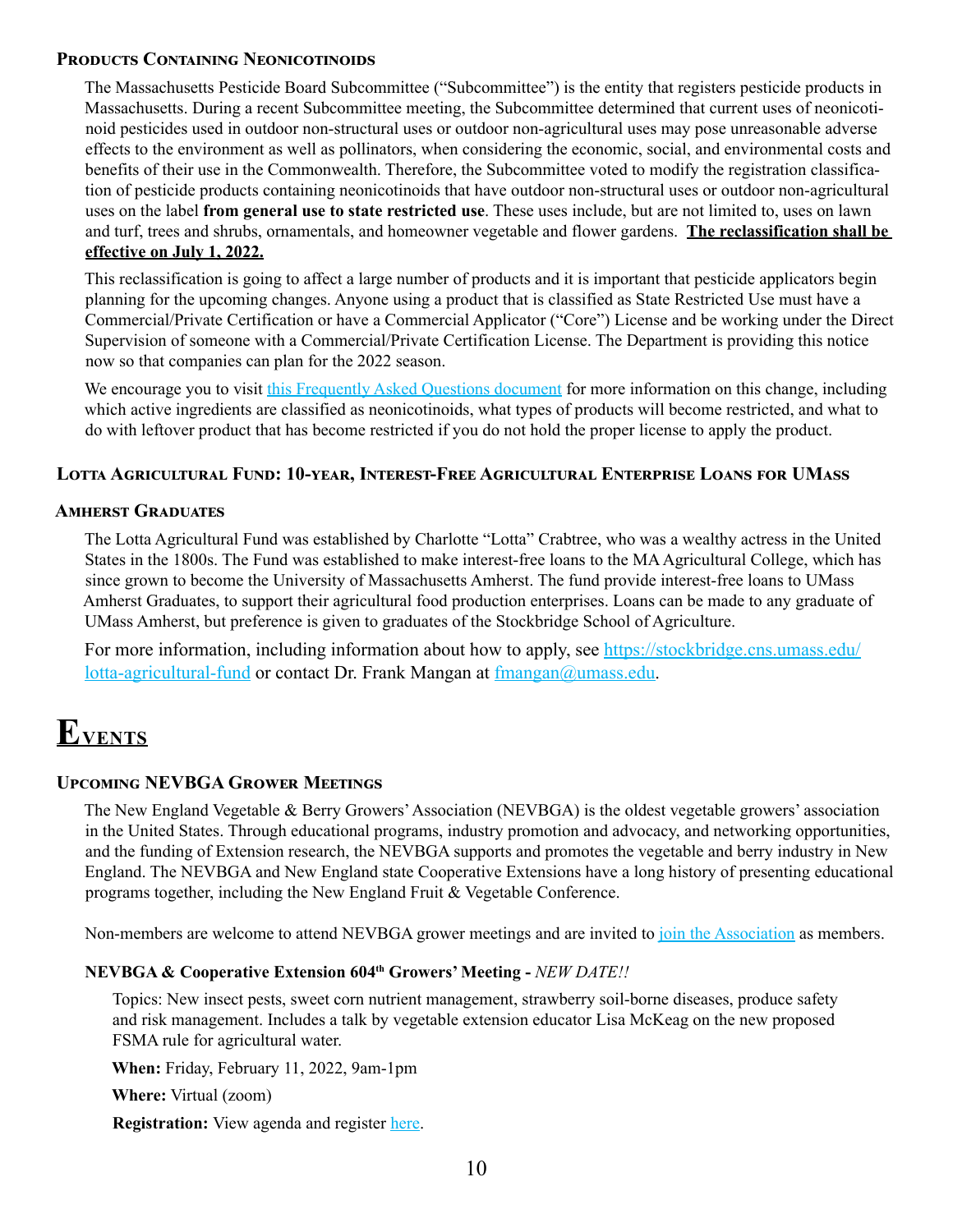### **UMass Produce Safety Alliance Remote Grower Trainings – 2 options, REGISTER NOW**

*Note: These programs are grant-funded and limited to Massachusetts residents only.* 

**Option 1: March 9 & 10, 2022** (Wednesday and Thursday afternoon), 12:30 to 5:30pm **[REGISTER HERE](https://ag.umass.edu/food-safety/events/umass-produce-safety-alliance-remote-grower-training-march-910-2022)** (Registration Deadline: **February 21 2022)**

**Option 2: March 22 & 23, 2022** (Tuesday and Wednesday afternoon), 12:30 pm to 5:30 pm **[REGISTER HERE](https://ag.umass.edu/food-safety/events/umass-produce-safety-alliance-remote-grower-training-march-2223-2022)** (Registration deadline **March 7, 2022)** 

• There is **NO CHARGE** for this course. The required training manual  $(\sim 600)$  value) and certificate of completion (\$35 value) are included for FREE.

- **• No more than two people** from the same company should register for the course. In the event that the courses fill up, **priority will be given to farms that are required to receive training** to comply with federal and state produce safety regulations.
- Because space is limited and manuals are shipped to participants ahead of time**, please be mindful that your registration indicates a commitment to attend**. Certificates of attendance will only be issued to those who are present for all modules on both days.

#### **Who Should Attend**

Fruit and vegetable growers and others interested in learning about produce safety, the Food Safety Modernization Act (FSMA) Produce Safety Rule, farm food safety best practices, and co-management of natural resources and food safety. The PSA Grower Training Course is one way to satisfy the FSMA Produce Safety Rule requirement outlined in  $\S 112.22(c)$  that requires "At least one supervisor or responsible party for your farm must have successfully completed food safety training at least equivalent to that received under standardized curriculum recognized as adequate by the Food and Drug Administration." This course will also cover and satisfy the training requirement of the Massachusetts Commonwealth Quality Program (CQP), a voluntary 3rd-party audit program.

#### **Technology requirements**

This class will be offered online using Zoom. A link will be provided upon registration.

**Important:** You must be present for the entirety of the course if you wish to receive the PSA certificate.

Please have a laptop or desktop computer (no phones or tablets permitted) with built-in video or external webcam and microphone with sufficient internet connectivity for the duration of the course.

If you are taking the course in the same physical space as someone else, you must use headphones to minimize background noise and feedback.

Computer camera must be on the entire class time. (Some exceptions made for participants with limited bandwidth, though attendees will be asked to turn on their cameras periodically to ensure attendance.) Breaks will be built into each day.

*This workshop is offered in collaboration with the Massachusetts Department of Agricultural Resources. Funding to offset the costs for this training comes from FDA Grant Agreement #1U2FFD007426-01 for the Maintenance & Expansion of the Produce Safety Program in Massachusetts..*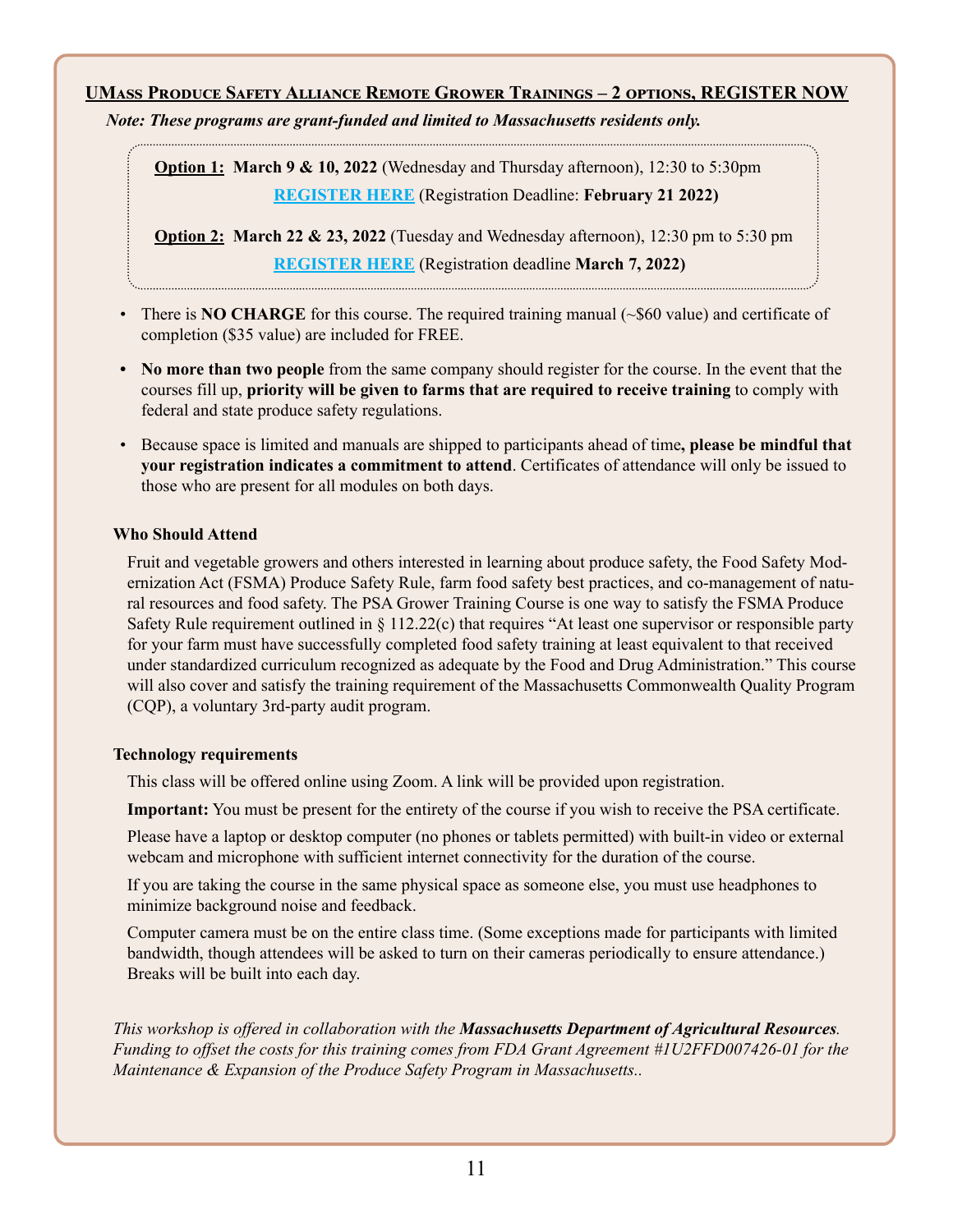#### **[UNH & UVM Farm Labor Workshop Series](https://www.uvm.edu/aglabor/dashboard/2022-farm-labor-workshop-series?utm_source=AdaptiveMailer&utm_medium=email&utm_campaign=New Hampshire Agriculture Update&org=785&lvl=100&ite=18859&lea=3401975&ctr=0&par=1&trk=a0W6f00000WgqNaEAJ)**

**When:** Various dates and times, January – March 2022

**Where:** online

**Registration:** \$35/workshop. Scholarships and multi-session discounts available. Register [HERE.](https://catalog.extension.org/catalog?pagename=FarmLabor)

This series of six online workshops is designed to help farmers build practical labor management knowledge and skills. The workshops are geared to produce and diversified livestock producers who are new to managing employees, and to farmers who are considering changes to how they arrange for and manage labor on their farms.

Workshop topics include:

- Planning Your Payroll & Estimating Trade-Offs with Mechanization
- Practical Communication Tools for Employee Management
- Growing Successful Work Teams
- Hiring & Retaining Employees on Your Farm
- The Art of Negotiation: Getting What You Need
- Cultivating a Safe, Healthy, and Productive Crew

Scholarships and multi-session discounts are available, reducing the workshop fee to \$20. However, these options are only available for people who request – and receive approval for – reduced fees in advance of registration and payment. To request a discount or scholarship, please fill out this [online request form](https://www.uvm.edu/aglabor/dashboard/fee-discount-request). Please wait to register until you hear back from us via email. Decisions are generally made within 3 business days. If you are approved, you will receive a voucher code that you will use during the registration/payment process to activate a reduced registration fee for the workshops you indicated you wish to enroll in.

#### **2022 Mass Aggie Workshop Series**

**When:** Saturdays, February 5 – March 26, 10:30am-12pm

**Where:** Zoom

**Registration:** \$35/workshop. [Click here for more information and to register.](https://ag.umass.edu/fruit/news-events/mass-aggie-seminars-2022)

Each year, UMass Extension offers workshops for homeowners and small-scale farmers to help participants gain new skills to can use in the garden or landscape. Topics of this year's webinars will be Insects: Pests & Beneficials, Orchard Diseases, Home Orchard Establishment, Home Orchard Pruning, Growing Brambles, and Growing Blueberries.

Questions? Contact Doreen York at dvork@umext.umass.edu or 413-545-2254.

#### **Virtual FDA Public Meetings on the Proposed Changes to Agricultural Water Requirements in the Produce Safety Rule**

On December 2, the FDA announced the publication of new proposed requirements related to agricultural water in the FSMA Produce Safety Rule (Subpart E).

- Docket FDA-2021-N-0471
- <https://www.regulations.gov/document/FDA-2021-N-0471-0001>

The proposed revisions would significantly change the requirements related to pre-harvest water while retaining the existing standards for post-harvest water and for sprouts. The proposal would replace the microbial criteria and testing requirements for pre-harvest agricultural water with an "agricultural water assessment" of pre-harvest water systems that considers several factors in determining whether the water is likely to introduce contamination to fresh produce.

- There is a 120-day public comment period for the draft rule
- Deadline for comments to the docket is April 5, 2022
- Comments that are thoughtful and substantive, containing real-life examples and solutions will assist the FDA in creating a document that better suits the needs of fresh produce farmers across the country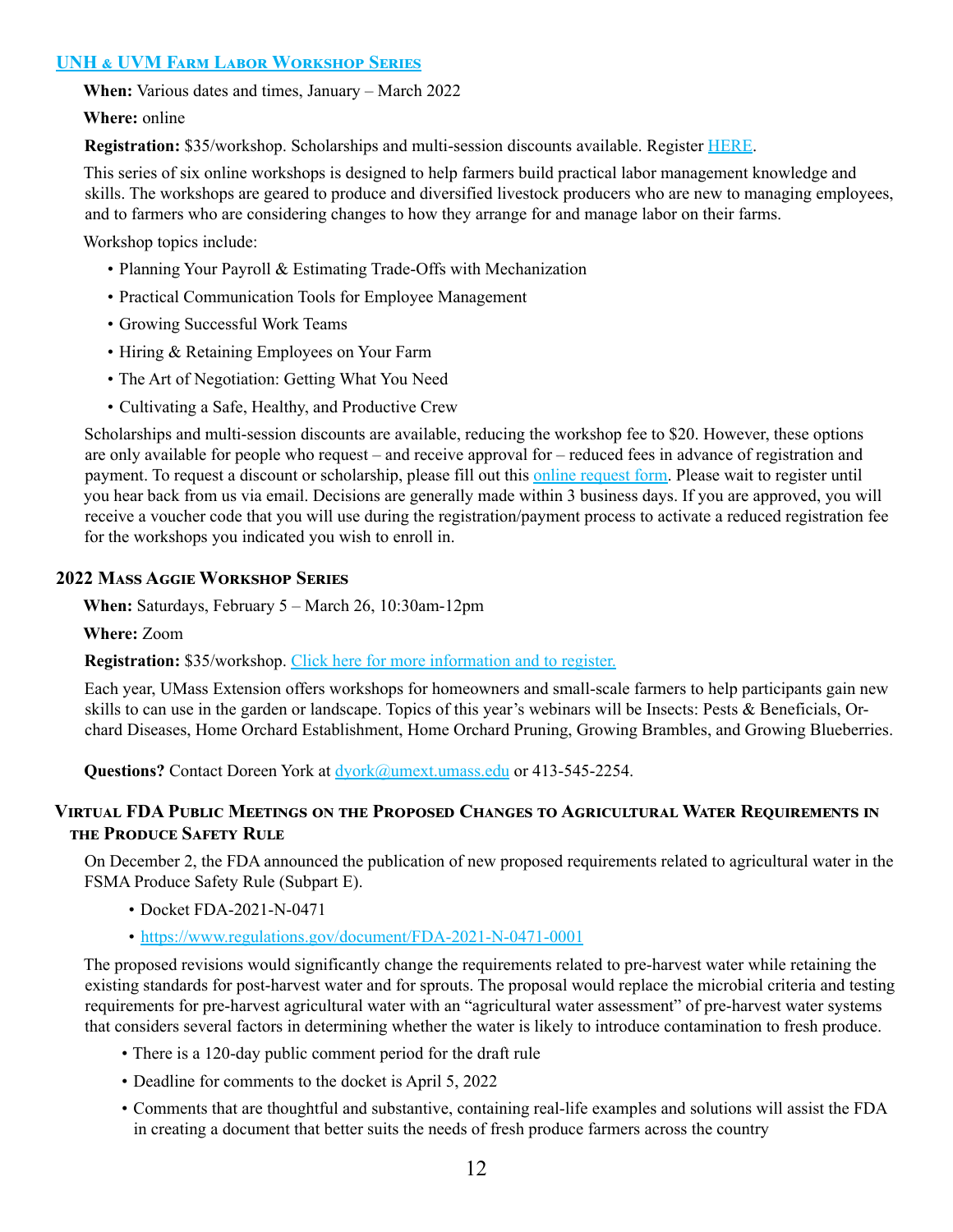• Comments can be submitted to the [docket](https://www.regulations.gov/document/FDA-2021-N-0471-0001), or at one of the public meetings below.

**First meeting:** Monday, February 14, 2022, 11:45am-7:45pm EST. [Click here to register for the February 14 meeting.](https://www.surveymonkey.com/r/XTRNRKP?utm_medium=email&utm_source=govdelivery) **Second meeting:** Friday, February 25, 2022, 8:45am-4:45pm EST. [Click here to register for the February 25 meeting.](https://www.surveymonkey.com/r/PYNDXWR?utm_medium=email&utm_source=govdelivery)

\*Note the long meeting times are intended to provide persons in different regions of the country an opportunity to comment

**Questions about the meetings?** Contact Juanita Yates, [juanita.yates@fda.hhs.gov.](mailto:juanita.yates@fda.hhs.gov)

#### **MA Farmland Action Plan Listening Session**

**When:** Tuesday, February 15, 3-5pm OR Wednesday, February 15, 5:30-7:30pm **Where:** Zoom

**Registration:** Registration deadline February 14. [Click here to register for the Listening Sessions.](https://docs.google.com/forms/d/e/1FAIpQLScXZdpPS0TU2Mxv68t5TLlLNcyWU_DwSLdywklubEv-soIIyw/viewform?usp=sf_link) After you register, you will receive information to join a Zoom meeting with a unique link and enhanced security settings. Please do not share this link with others.

You are invited to attend a Listening Session to provide input for the development of the MA Farmland Action Plan. The purpose of the MA Farmland Action plan is to develop state level goals and recommendations for increasing **farmland protection, farmland access, food security, and the long-term economic and environmental viability of farms across all regions of the state**. The Massachusetts Department of Agricultural Resources (MDAR) is supporting the development of the plan, and has engaged the UMass Donahue Institute to gather input and recommendations from farmers, advocates, investors, landowners, land trusts, agricultural technical assistance providers, scientists, public officials, policy makers, and other agricultural stakeholders.

Toward that end, we hope you will attend one of two Listening Sessions to share your ideas and suggestions for strategies to be included in the Massachusetts Farmland Action Plan. Input from stakeholders like you are key to the successful development of a plan.

If you are unable to attend the sessions, you may also submit written suggestions to the contact info below.

Questions? Contact Sonia Bouvier, Project Manager with UMass Donahue Institute, [sbouvier@donahuge.umass.edu.](mailto:sbouvier@donahuge.umass.edu)

#### **Farm Succession School –** *New Dates!*

**When:** Tuesdays, February 15, March 8 & March 29, 2022, 9am-4pm **Where:** John W. Olver Franklin Transit Center, Greenfield, MA **Registration:** \$100 per farm. [Click here to register for this series.](https://urldefense.com/v3/__http:/events.constantcontact.com/register/event?llr=aaucr9cab&oeidk=a07eiud9yyqc93d9d76__;!!CUhgQOZqV7M!xhPaQ0UdJB7YSMi3K_ZLzx2COGLLUpyJKzRRy1I-rWwTssEm662cnfGL-lJVRqEQtnhR4lA$)

Land for Good's Farm Succession School was scheduled to begin January 25 but has been pushed back one month and will now occur on February 15, March 8, and March 29.

MDAR is hosting Land for Good's Farm Succession School for Massachusetts farmers this winter! This is an opportunity for senior generation farmers to talk with peers, learn from advisors, and get support on the challenging process of farm succession and transfer planning.

Succession planning is a process of exploring how to transfer the farm business and assets to a future owner. Succession School provides farmers and farming partners with the structured and sustained support to make decisions, engage their families, and organize the legal and financial mechanics.

**Questions?** Contact Shemariah Blum-Evitts, [shemariah@landforgood.org](mailto:shemariah@landforgood.org) or 603-357-1600

*Funding provided by the Massachusetts Department of Agricultural Resources' Agricultural Business Training Program.*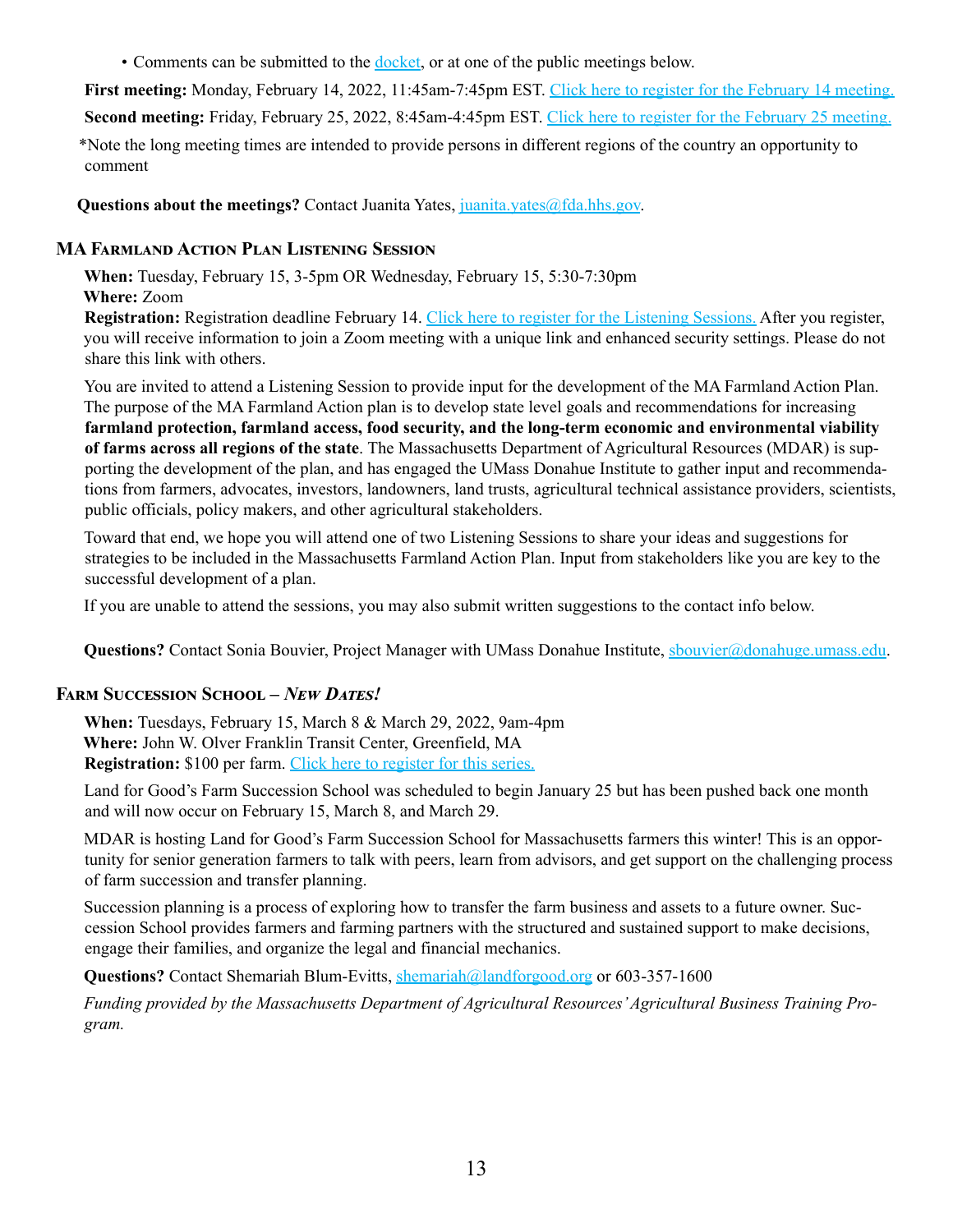#### **VT Vegetable & Berry Growers' Association Spring Webinar Series**

**When:** Thursdays, February 17 and 24, 12-1pm

**Where:** Zoom

**Registration:** Free and open to all growers and people that work with growers. Register once for any and all webinars. [Click here to register for any of these webinars.](https://us02web.zoom.us/meeting/register/tZAkduivqT0uH9Zgl1rcGWraj30Q1mU1oSjG?_x_zm_rtaid=oS1D1oNKSuSBaQdEdptGvw.1643719295423.9d1f1e847dbf96021ba43e20d5256aa2&_x_zm_rhtaid=284)

Join the VT VBGA for a webinar series this February! [Click here for full webinar descriptions.](https://www.uvm.edu/sites/default/files/UVM-Extension-Cultivating-Healthy-Communities/horticulture/webinars/Spring2022Webinars.pdf)

**February 17:** Promoting pollinator vigor in cut flower production – *Karen Trubitt, True Love Farm and Dr. Lynn Adler, UMass*

**February 24:** Pollinator habitat plantings: what growers are doing and NRCS funding – *Dan Pratt, Astarte Farm and Tom Akin, NRCS-VT*

Additional webinars through April TBD

Questions? Contact Vern Grubinger, [vernon.grubinger@uvm.edu,](mailto:vernon.grubinger@uvm.edu) (802) 257-7967 x 303

#### **MDAR Grants: An Introduction to Financial Opportunities for Your Farm**

**When:** Wednesday, February 23, 2022, 7-8pm **Where:** Online **Registration:** [Click here to register,](https://forms.office.com/pages/responsepage.aspx?id=Fh2GPrdIDkqYBowE2Bt7KhBwM873mjNOnjA8gOAv8YJUMkpGSkEyVjc5VENHNlI4MFhMQkk2TENEMi4u&web=1&wdLOR=cF4E1A7B4-3034-4C4F-BE46-13D5542A3FEB) by February 18.

Join the MDAR and the Harold Grinspoon Charitable Foundation for an informative webinar on the scope of grant programs available to farmers. The MDAR team will provide an overview of grant and training programs that are available to farms in the Commonwealth and be available to answer questions as you navigate the grant writing process.

**Questions?** Contact Rebecca.Davidson@mass.gov.

#### **UMass Pesticide Recertification Training Workshops**

**When:** Several dates and times, February 23 through March 11, 2022 **Where:** Zoom **Registration:** \$40/workshop

The UMass Extension Pesticide Education Program conducts pesticide recertification training workshops in February and March. These workshops are designed to provide both licensed and certified applicators with current information regarding the safe and effective use of pesticides. Applicators can gain contact hours towards recertification in addition to a current understanding of pesticide issues and their responsibilities as pesticide applicators in the Commonwealth of Massachusetts. Most workshops are for all license categories—it is the license-holder's responsibility to select workshops that are appropriate for their license or certification.

[Click here for more information and a full list of workshops.](https://ag.umass.edu/services/pesticide-education/pesticide-recertification-training-workshops)

**Questions?** Contact the UMass Pesticide Education office at (413) 545-1044.

## **Spray Safe, Spray Well / Rocía Con Cuidado, Rocía Bien:**

#### *Reducing Pesticide Use Risks for Organic and Beginning Vegetable Farmers / Reduciendo los Riesgos del Uso de Pesticidas Para los Productores de Vegetales Orgánicos*

**Para informacíon en español, [hacer click aqui.](https://uconnextension.my.salesforce.com/sfc/p/#4x000000JUOn/a/4x000000ZOws/4bbmTFriecTpe3a2XaZvv0MaebdWnkS7d7q8PY0RMhA)**

**When:** Wednesdays, February 23, March 9, 23 & 30, 12-1:05pm **Where:** Zoom **Registration:** Free! [Click here to register for these workshops.](file:https://uconnextension.my.salesforce.com/sfc/p/%234x000000JUOn/a/4x000000ZOws/4bbmTFriecTpe3a2XaZvv0MaebdWnkS7d7q8PY0RMhA)

Join Cornell Cooperative Extension for this free, eight-part workshop series focused on the basics of when and how to use OMRI-listed pesticides on your vegetable farm. Participants in eastern NY will also have the opportunity to receive individual on-farm follow up support from the project team in the spring and summer of 2022.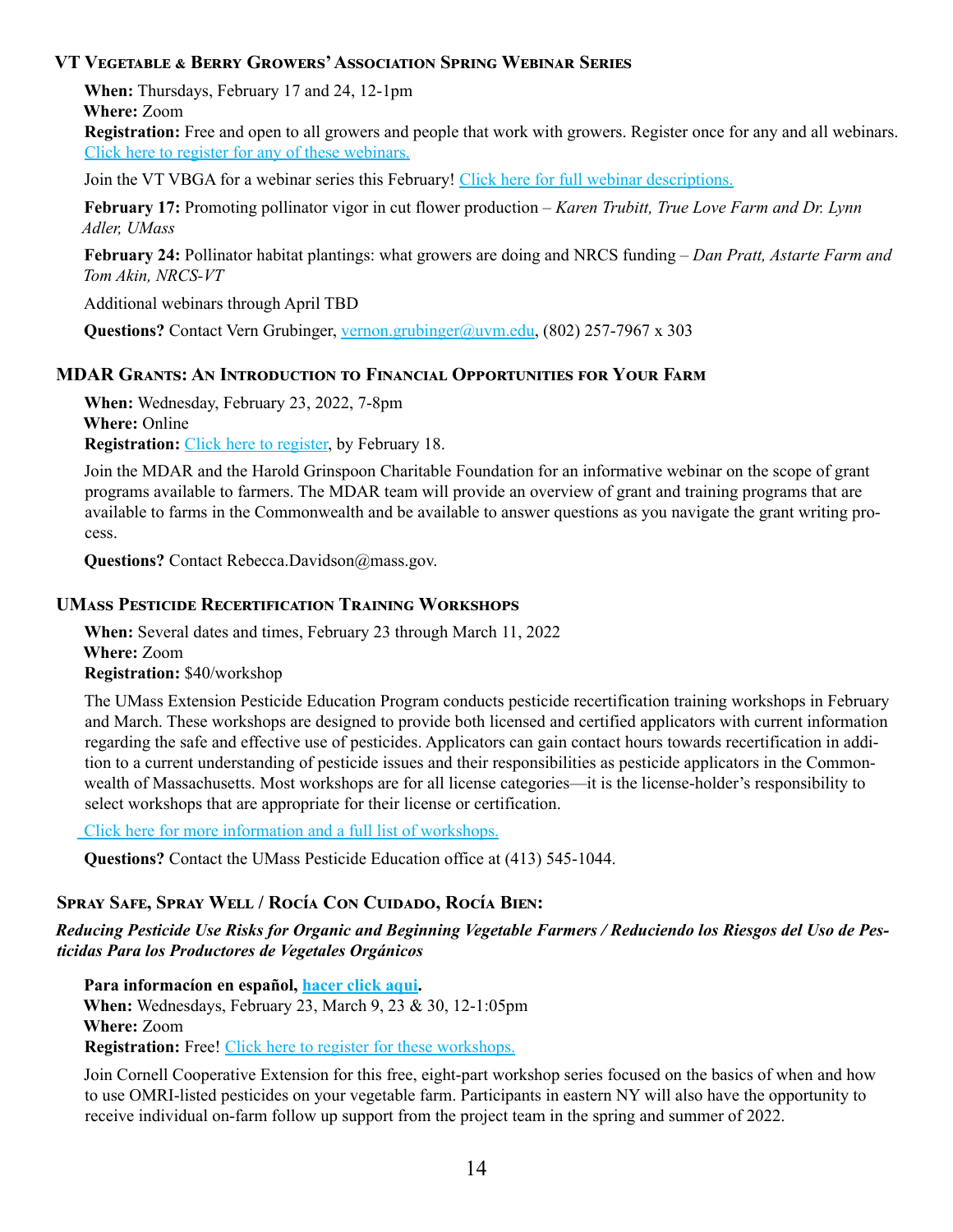#### **2022 SEMAP Agriculture & Food Conference**

**When:** Sunday, February 27, 2022, 9am-4pm

**Where:** Online

**Registration:** \$10 for students, beginning famers, veterans, low-income, and disabled folks; \$30 general admission, \$60 super supporter to sponsor the attendance of another person. Scholarships available. Click here to register for this [conference.](https://events.r20.constantcontact.com/register/eventReg?oeidk=a07eitvg2ds76088849&oseq=&c=&ch=)

SEMAP's 15<sup>th</sup> Annual Agriculture & Food Conference will bring together farmers, foodies, and agricultural advocates. Join us for 12 engaging workshops and panels with more than 20 speakers – farmer and academic experts from our region! [Check the conference website for updates on workshop topics and speakers.](https://semaponline.org/programs/2022-agriculture-food-conference/)

As part of the conference, UMass extension educator Hannah Whitehead will be giving a talk about creating pollinator habitat on farms, and Sue Scheufele will present on pest management updates in brassicas.

**Questions?** Contact Karen Schwalbe,  $\frac{info(@semaponline.org, 508-524-2601)}{m}$ .

## **Virtual Get Ready for Spring Greenhouse Program – Part 2**

**When:** Tuesday, March 1, 2022, 8:30am-12pm **Where:** Online **Registration:** [For more information, including registration, please click here.](https://ag.umass.edu/greenhouse-floriculture/events/2022-virtual-get-ready-for-spring-greenhouse-program-part-2)

Join the UMass Extension Greenhouse Crops & Floriculture Program for a virtual education program that will feature tips for growing quality transplants and managing pests in spring greenhouse pests. This workshop will be geared towards the floriculture industry but will be relevant to some vegetable growers who produce transplants or greenhouse crops. Topics on the agenda include Producing High-Quality and Uniform Vegetable Transplants, Getting Tough on Tough Pests, and Management Strategies for Virus Diseases in Spring Greenhouse Crops.

*Two pesticide credits in categories 26, 29, 31, and 000 have been approved for this program. Credits are valid for equivalent categories in all New England states.*

Questions? Contact Geoffrey Njue, [gnjue@umass.edu](mailto:gnjue@umass.edu), 413-992-8005